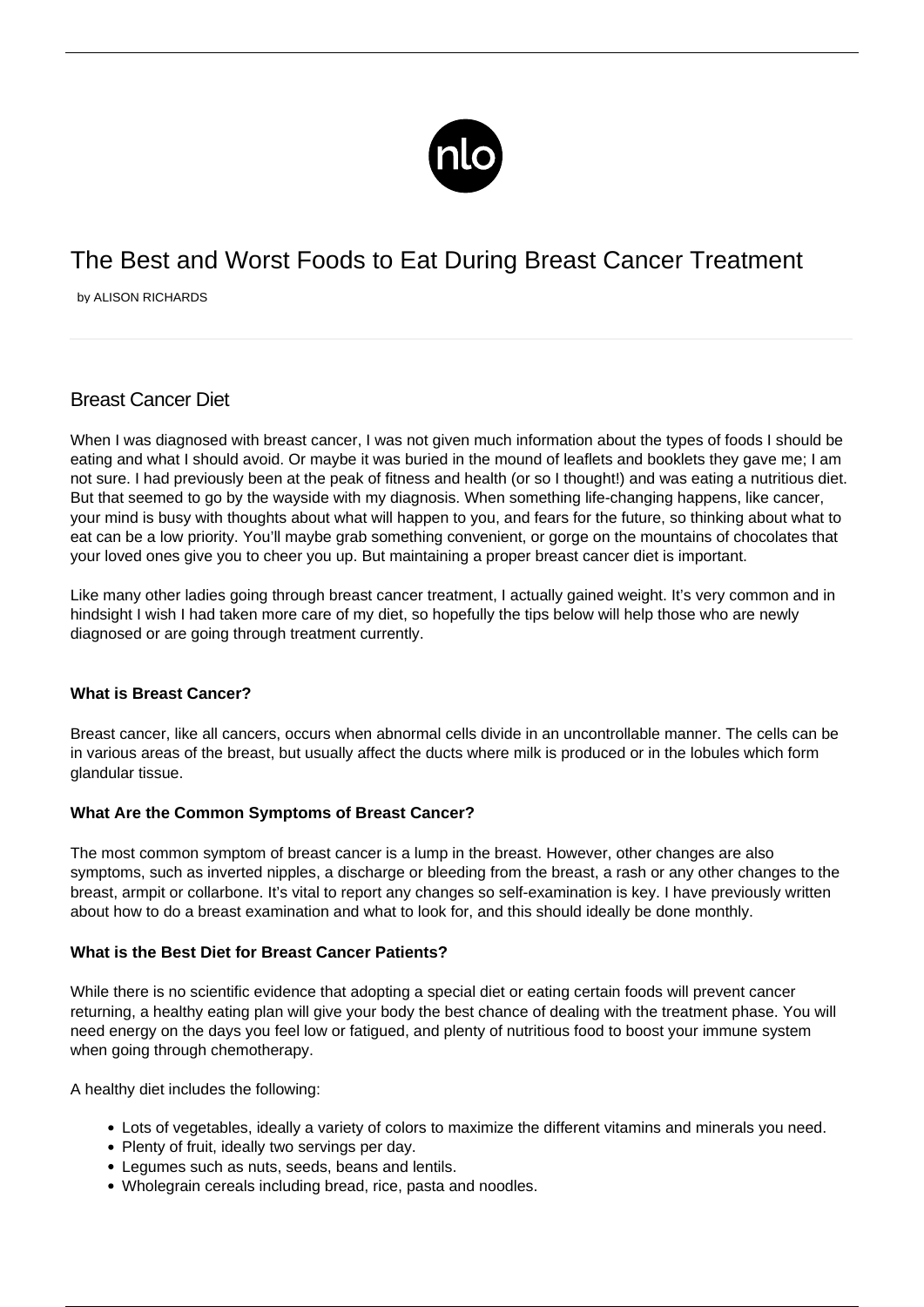- Lean fish, poultry and meat, limiting red meat consumption if possible.
- Other healthy protein sources, such as eggs and tofu.
- Dairy foods including milk, yoghurt and cheese, but be careful of the high fat versions.
- Lots of water, ideally at least 2 liters per day.

### **What Are the Worst Foods to Eat During Breast Cancer Treatment?**

You should always check with your medical team about foods to avoid, because everyone's treatment plan is different. However, there are some general tips which are below:

- Avoid alcohol as much as possible, although it is fine to have an occasional glass of wine.
- Grapefruit can affect how many drugs act within the body, so you should check with your doctor or avoid this fruit.
- Avoid foods that are high in sugar, as these are more likely to affect weight gain.
- Avoid unpasteurized milk, vegetables, and other dairy products. Unpasteurized food could contain harmful bacteria which makes your chances of getting ill greater when your immunity is low.
- You may be told to avoid runny eggs, raw seafood, and buffets where you cannot be certain how long the food has been out. I was also told to avoid takeaways for the same reason, but you should check with your medical team if you are not sure.

During chemotherapy when your immune system is compromised you need to be really careful about food hygiene. Make sure you follow a good handwashing regime and store foods correctly, keeping raw and cooked meat separate. Also, be careful when using chopping boards, ensuring that raw meat and fish are prepared separately from cooked meat or vegetables.

Be careful when reheating, as food must be cooked right through so that it is piping hot. Otherwise, it may encourage bacteria to form which can make you really ill.

# **What Are the Best Foods to Eat During Breast Cancer Treatment?**

Examples of really good foods to eat during breast cancer treatments include the following:

- Leafy green vegetables such as broccoli, kale, spinach and cabbage.
- Protein-rich foods are great, and ideal for snacking, to help your body repair and support the immune system. Nuts, chicken bites, hardboiled eggs, low fat yoghurt and cheese with crackers are good examples.
- Eat whole grains, so the whole wheat or whole grain versions of your everyday staples. Brown or granary/seeded bread is both delicious and healthy. Brown rice, whole wheat pasta and noodles are also better than their more processed counterparts.
- Herbal teas can be helpful if you are not feeling 100%, such as ginger or mint tea.

#### **What Are the Best Tips for Maintaining a Balanced Diet While Having Cancer?**

If you are tired from breast cancer treatment, then accept any offers of help, and ask friends and family to make you healthy meals and snacks. They often feel helpless, so making you something nice to eat will probably be welcomed. For example, a lovely homemade fruit salad is perfect for when you are going through chemotherapy and your taste buds have changed.

Take advantage of online shopping to pick healthy foods when you are short of time or do not want to leave the house. If you have a local deli or restaurant which offers a delivery service, then treat yourself with something which is both delicious and healthy.

Food does not have to be fresh to be healthy, and frozen or tinned fruit and vegetables are ideal to have on standby. Batch cook some healthy meals while you are feeling well and then freeze them for when you cannot face cooking.